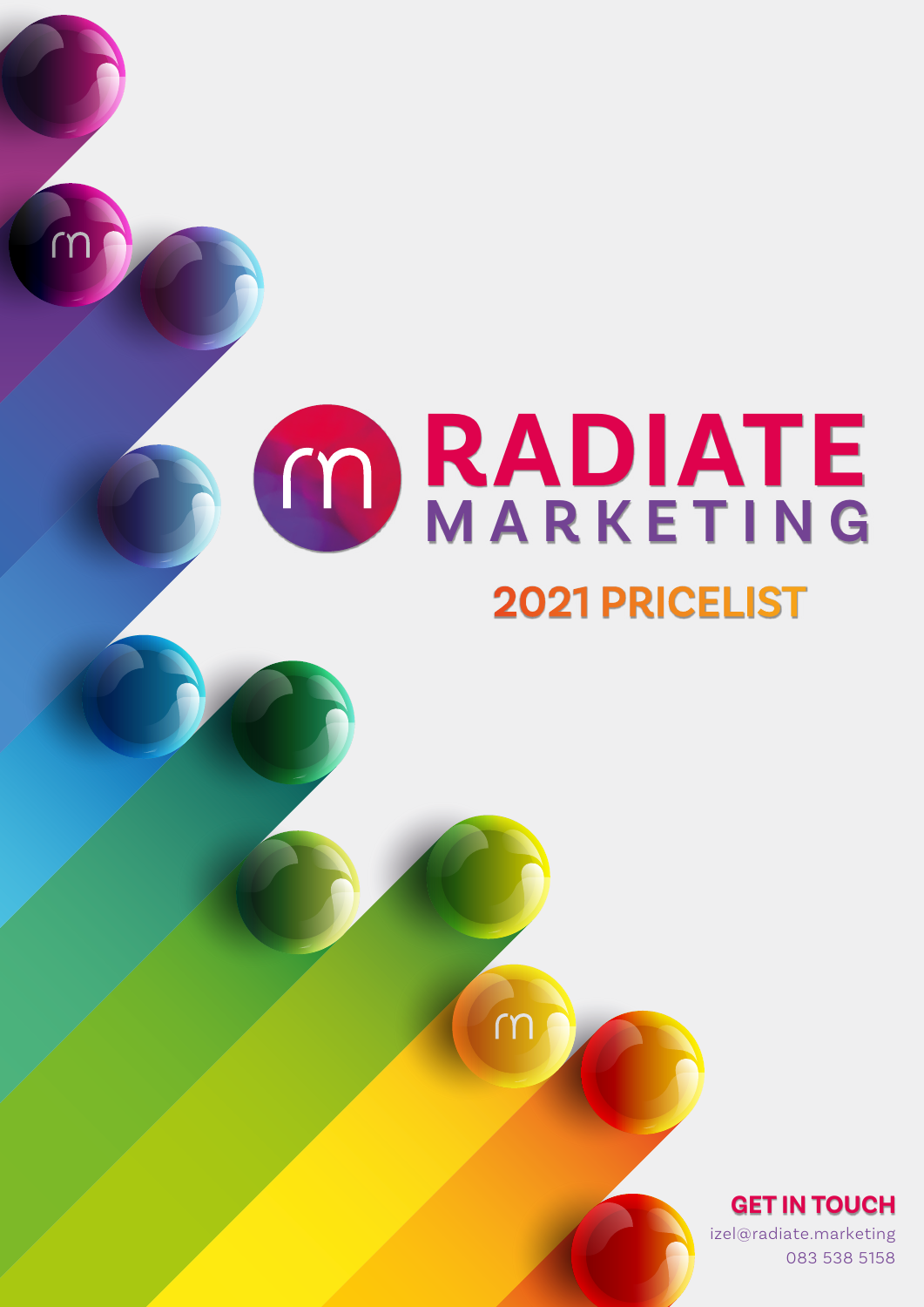| RADIATE<br>MARKETING                                                      |              | <b>ESSENTIALS</b>              | <b>CLASSIC</b> |                                  |           | <b>PREMIUM</b>                   |
|---------------------------------------------------------------------------|--------------|--------------------------------|----------------|----------------------------------|-----------|----------------------------------|
| Domain Name                                                               |              | $\checkmark$                   |                | $\checkmark$                     |           | $\checkmark$                     |
| <b>Website Hosting</b>                                                    | Ongoing      | $\checkmark$                   | Ongoing        |                                  | Ongoing   |                                  |
| <b>Email Hosting</b>                                                      |              | 5 Email Addresses              |                | 20 Email Addresses               |           | 50 Email Addresses               |
| Website Search Engine Optimisation (SEO)                                  |              | $\checkmark$<br>20 Minutes p/m |                | $\checkmark$<br>40 Minutes p/m   |           | V<br>1 Hour p/m                  |
| Website Management - Content & Updates                                    |              | $\checkmark$<br>1 Hour p/m     |                | $\checkmark$<br>2 Hours p/m      |           | $\checkmark$<br>3 Hours p/m      |
| Social Media - Posts Creation & Interaction                               |              | $\checkmark$<br>1 Post p/m     |                | $\checkmark$<br>2 Posts p/m      |           | $\checkmark$<br>4 Posts p/m      |
| <b>Newsletter Creation &amp; Distribution</b>                             | Recurring    | X                              | Recurring      | $\checkmark$<br>1 Emailer p/m    | Recurring | $\checkmark$<br>1 Emailer p/m    |
| Emailer sent to 500<br>Newsletter Platform -<br>(max) email addresses p/m |              | X                              |                |                                  |           | V                                |
| Online Ad Campaign - Monthly Management                                   |              | $\checkmark$<br>1 Hour p/m     |                | $\checkmark$<br>2 Hours p/m      |           | $\checkmark$<br>4 Hours p/m      |
| Online Advertisements - Google, Facebook, etc.                            |              | Includes: R500,00 Ad Spend p/m |                | Includes: R1 000,00 Ad Spend p/m |           | Includes: R2 000,00 Ad Spend p/m |
| <b>Online Advertising Campaign Setup</b>                                  |              | $\checkmark$<br>1 Campaign     |                | $\checkmark$<br>2 Campaigns      |           | $\checkmark$<br>4 Campaigns      |
| Social Media Account Setup - Designs & Info                               |              | $\checkmark$                   |                |                                  |           |                                  |
| <b>Static Email Signature</b>                                             |              | Unlimited static signatures    |                | Unlimited static signatures      |           | Unlimited static signatures      |
| One-Pager Website                                                         |              |                                |                |                                  |           |                                  |
| <b>Additional Website Page</b>                                            | off<br>Once- | 1 Additional Website Page      | Once-off       | 3 Additional Website Pages       | Once-off  | 6 Additional Website Pages       |
| Newsletter Account Setup - Mailchimp                                      |              | Х                              |                |                                  |           |                                  |
| Letterhead                                                                |              | $\boldsymbol{\mathsf{X}}$      |                | $\checkmark$                     |           | $\checkmark$                     |
| Invoice Design                                                            |              | $\boldsymbol{\mathsf{X}}$      |                | $\checkmark$                     |           | $\checkmark$                     |
| Digital Brochure                                                          |              | $\boldsymbol{\mathsf{X}}$      |                | $\boldsymbol{\mathsf{X}}$        |           | $\checkmark$                     |
| 2021 PRICELIST                                                            |              | ZAR 1 900,00 PM*               |                | ZAR 4 100,00 PM*                 |           | ZAR 6 650,00PM*                  |

Copyright © 2021 Radiate Marketing (Pty) Ltd \*12 Month Contract

. . .

\*12 Month Contract